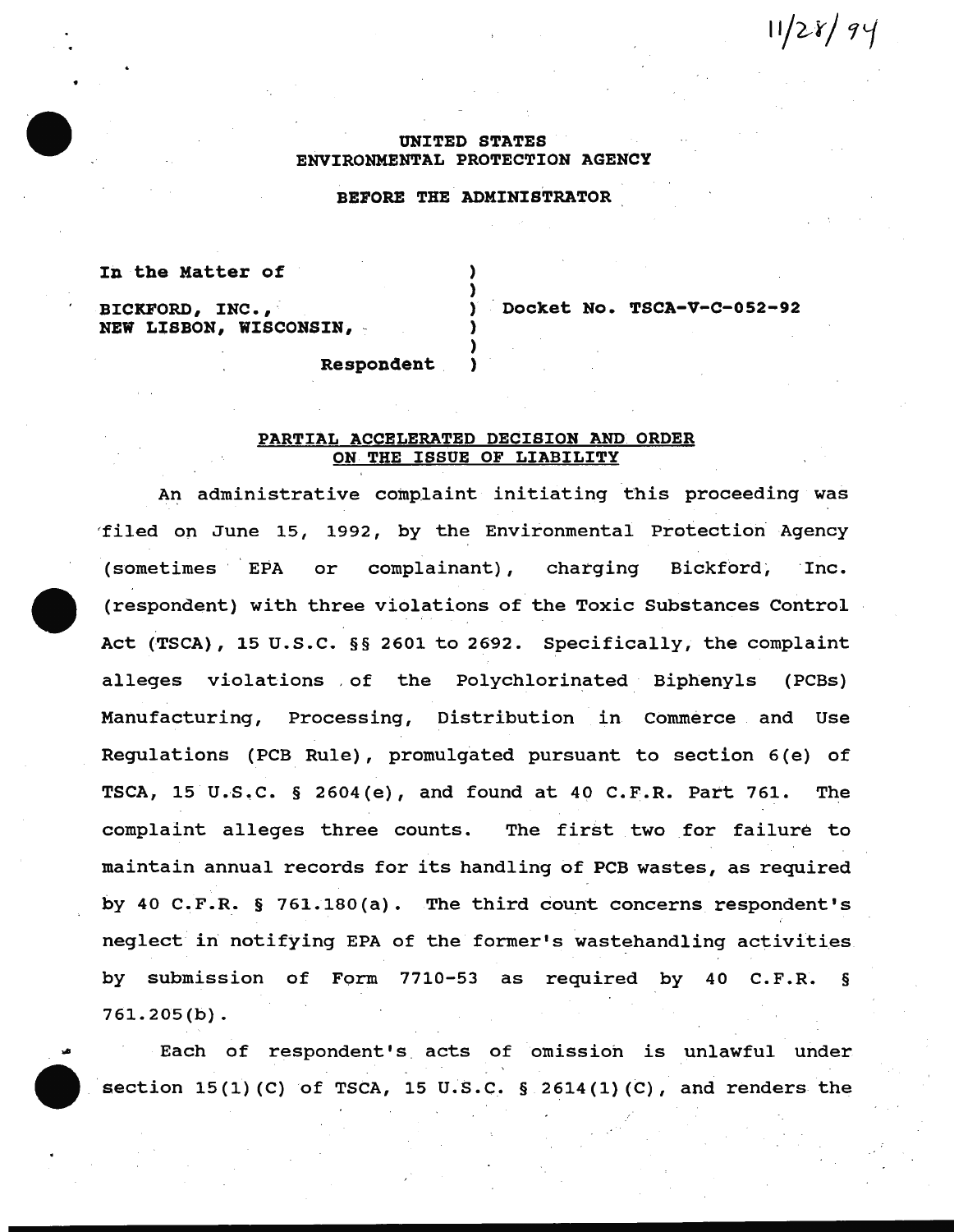violator subject to civil penalties not to exceed \$25,000 for each day of violation under section 16(a) of TSCA, 15 U.S.C. § 2615(a). The complaint assesses a proposed penalty of \$50,000.·

In its answer, respondent denied several allegations, admitted others and requested a hearing. The parties, thereafter, submitted their prehearing exchanges.

On February 22, 1994, complainant moved, pursuant to 40 C.F.R. § 22.20(a), for a partial accelerated decision on the issue of liability (motion) with regard to all three counts of the complaint, asserting that no genuine issue of material fact exists with respect to liability on any of the three counts and that it is entitled to judgment as a matter of law. On March 24, 1994, respondent sent a letter responding to the motion. The undersigned Administrative Law Judge (ALJ) subsequently found this response to be inadequate. EPA amended the motion to include additional evidence on April 12, 1994. Respondent did not file a timely response to either the motion or the amendment as required by 40  $C.F.R.$  § 22.16(b); 57 Fed. Reg. 60129 (December 18, 1992).

In response to an order of June 8, 1994, respondent, in a letter of June 23, 1994, chailenged liability. By leave of the ALJ, complainant replied, arguing that respondent failed to identify any evidence which would demonstrate an issue of material fact to. defeat the motion. Respondent did not file a sur-response.

Initially, the ALJ observes that respondent has never,disputed two of the essential elements necessary to prove a violation of  $section 15(1)(C)$  of TSCA, 15 U.S.C.  $\S$  2614(1)(C). First,

"2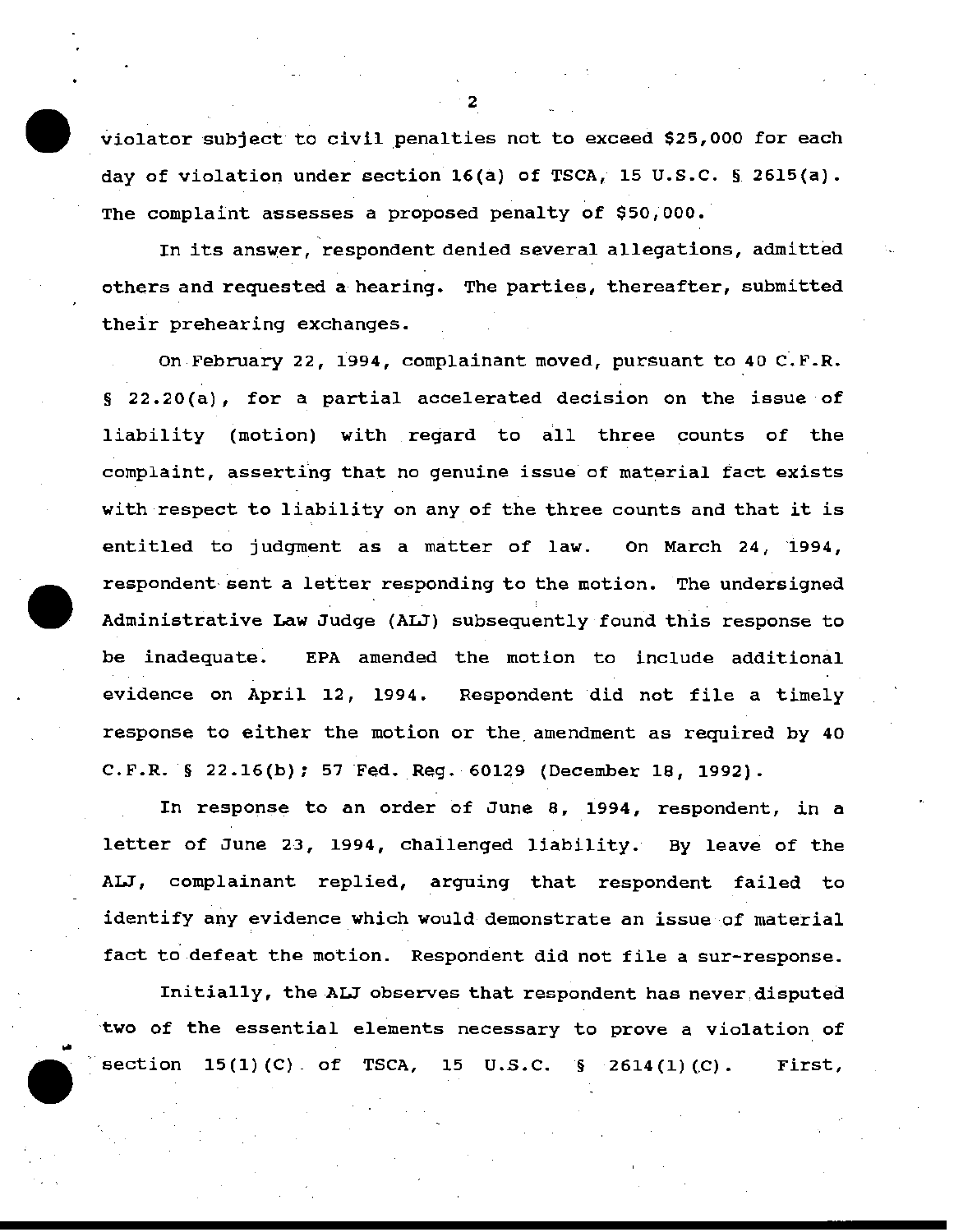respondent did not deny that it is a person under the terms of TSCA. Second, respondent has not contested that the PCB Rule was lawfully promulgated pursuant to section 6 of TSCA, 15 U.S.C. § 2606. In that these two facts were alleged in the complaint, and respondent failed to admit, deny or explain these allegations, the ALJ deems them admitted. See 40 C.F.R.  $\S$  22.15(d). The issues of fact which remain are whether respondent violated a requirement of the PCB Rule as alleged in each of the three counts of the complaint.

Counts I and II of the complaint allege respondent failed to prepare and maintain annual records for the years 1987 and 1988, in violation of the PCB Rule at 40 C.F.R.  $\S$  761.180(a). This requlation requires that an owner or operator of a facility, using or storing a threshold level of PCB equipment, must develop and maintain annual records regarding the disposition of PCBs and PCB items. The threshold levels include using or storing at least one PCB transformer. The information comprising complete annual records under 40 C.F.R.  $\S$  761.180(a) is detailed therein with reasonable specificity. For instance, the annual documents required by the regulation must contain dates during the year in question when PCBs and PCB items were removed from service, the total weight of any PCBs in PCB containers handled during the given year, and the total number of PCB Transformers handled· during a year.

To establish that the reporting requirements of 40 C.F.R. § ·' 761.180(a) apply to respondent for the years 1987 and 1988, EPA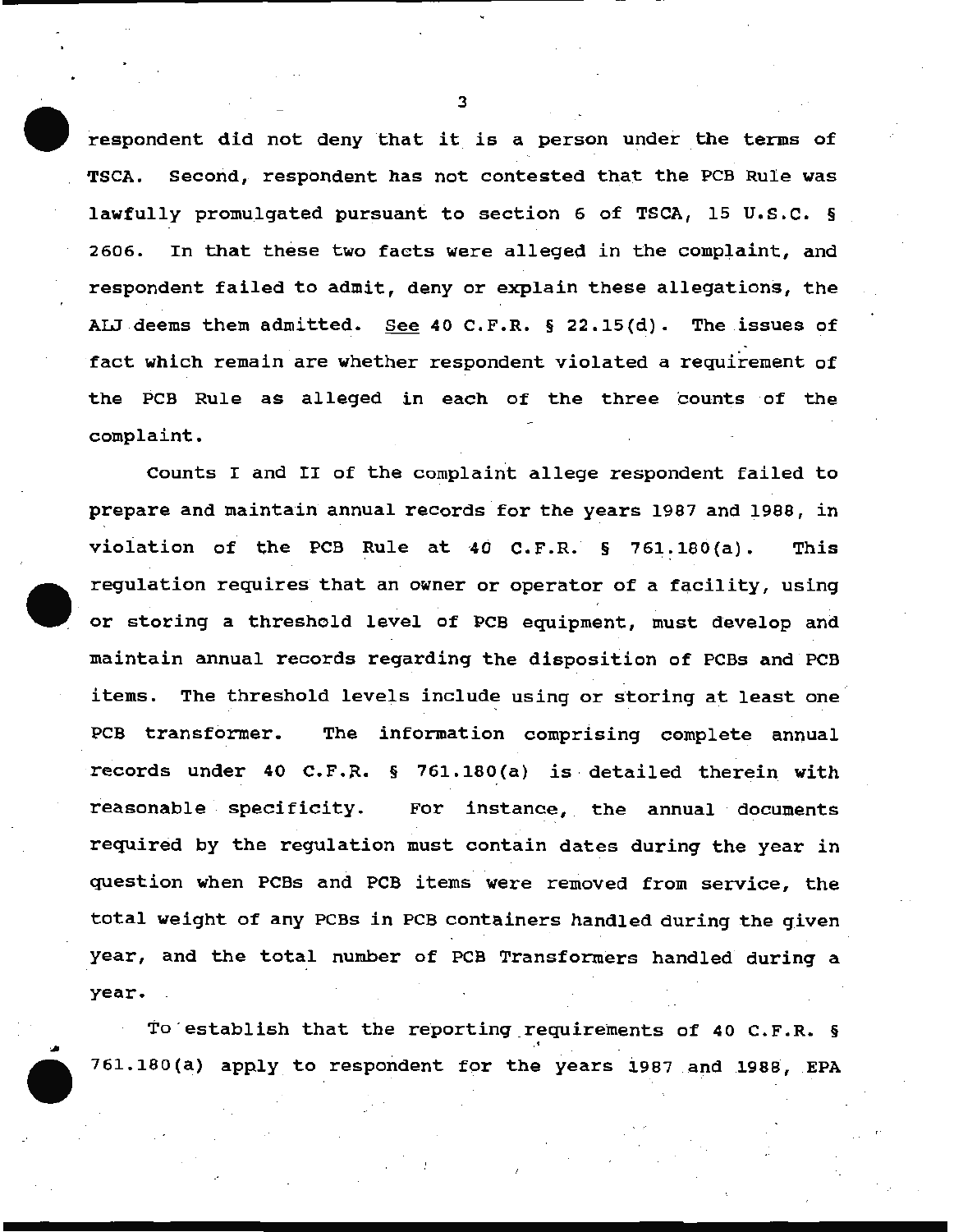submitted documents (Motion, Exhibits 1 and 2) proffered by respondent, apparently as part of its prehearing exchange. These documents purport to be annual PCB summaries for 1987 and 1988. As understood, the data indicates respondent used or stored 12 PCB transformers in 1987 and 3 PCB transformers in 1988. Complainant EPA points out, and respondent has not disputed, these facts are sufficient to establish the applicability of the recordkeeping requirement. In that respondent has not offered any contradictory explanation or evidence refuting EPA's assertion, the ALJ concludes that the recordkeeping requirements of the PCB Rule apply to the former's New Lisbon facility.

As additional evidence of respondent's violation, complainant submitted the sworn affidavit of EPA Inspector Priscilla Fonseca, stating that on September 5, 1990, she conducted an inspection of respondent's New Lisbon facility and requested to see the annual documents for both 1987 and 1988. By the regulation, the documents should have been prepared by July 1, 1988 and July 1, 1989, respectively. Ms. Fonseca further states that respondent failed to produce specific portions of the records required under the pertinent regulation.

In its letter, dated June 23, 1994, respondent asserts simply that it did maintain annual documents available for inspection. However, it is significant that respondent submits no contradictory affidavits of any of its officers or employees, or other evidence, which would call into question the affidavit of Ms. Fonseca. Neither does respondent submit any documents or records as evidence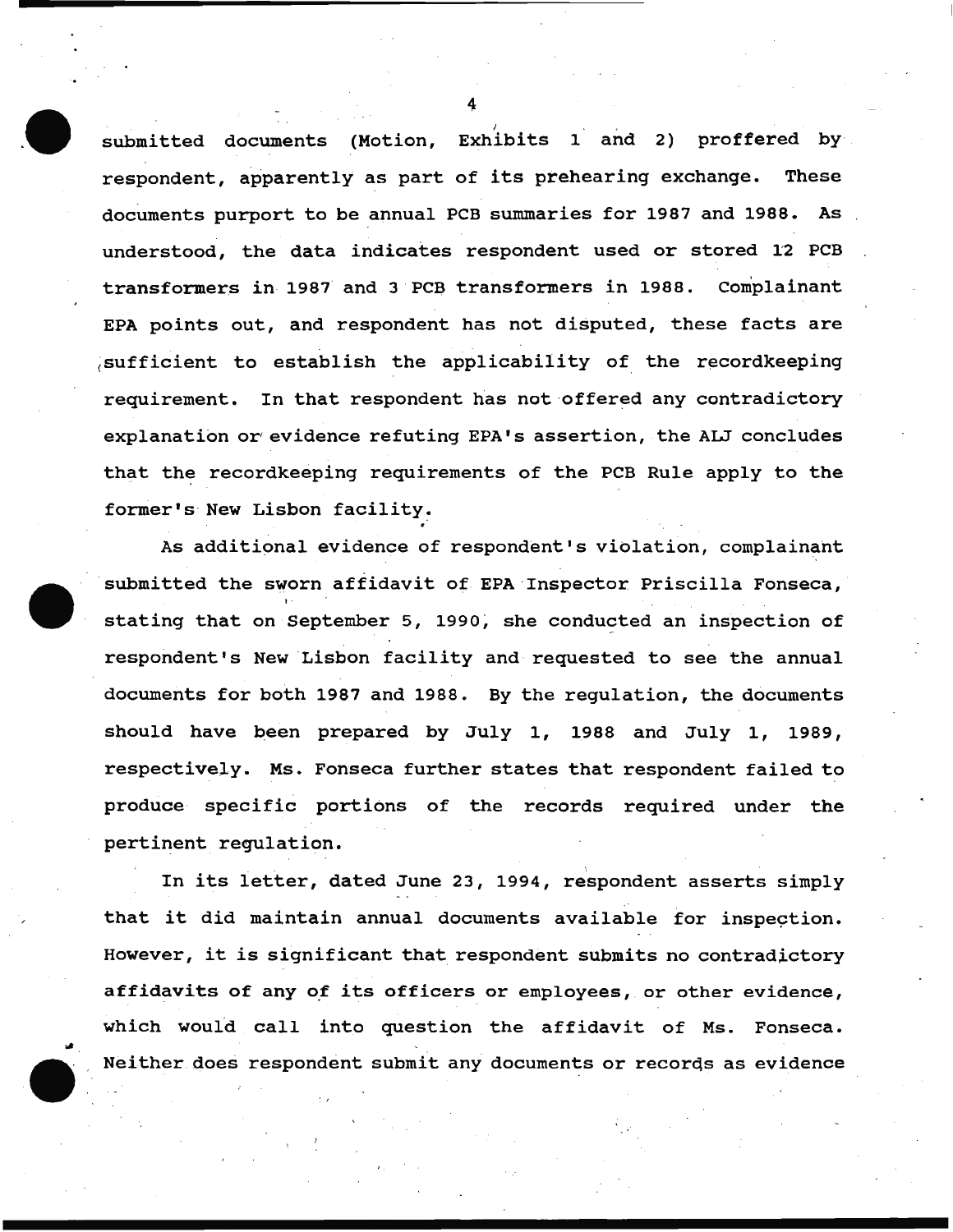that the records were prepared in a timely manner consistent with the requirements of 40 C.F.R. § 761.180(a).

A simple denial of liability is inadequate to demonstrate that an issue of fact does indeed exist in a matter. EPA correctly cites In re: Harmon Electronics, Inc., RCRA Docket No. VII-91-H-0037 (Order, August 17, 1993) where this ALJ granted EPA's motion for partial accelerated decision regarding four counts of a complaint, stating that a party responding to a motion for accelerated decision must produce some evidence which places the moving party's evidence in question and raises a question of fact for an adjudicatory hearing. Unsubstantiated denials will not suffice.

The Consolidated Rules of Practice (Rules) provide additional authority in determining how to address a party's failure or near failure to address an issue raised in a motion. The Rules provide. that "[i]f no response to a motion is filed within the designated period, the parties may be deemed to have waived any objection to the granting of the motion."  $40$  C.F.R. § 22.16(b). Respondent failed completely to respond to the motion within the 10-day period set forth in 40 C.F.R. § 22.16(b) and 57 Fed. Reg. 60129 (December 18, 1992).. Additionally, it failed to file a meaningful response to the ALJ's order on June 8, 1994. The ALJ concludes further that respondent has waived objection to a finding of liability concerning Counts I and III.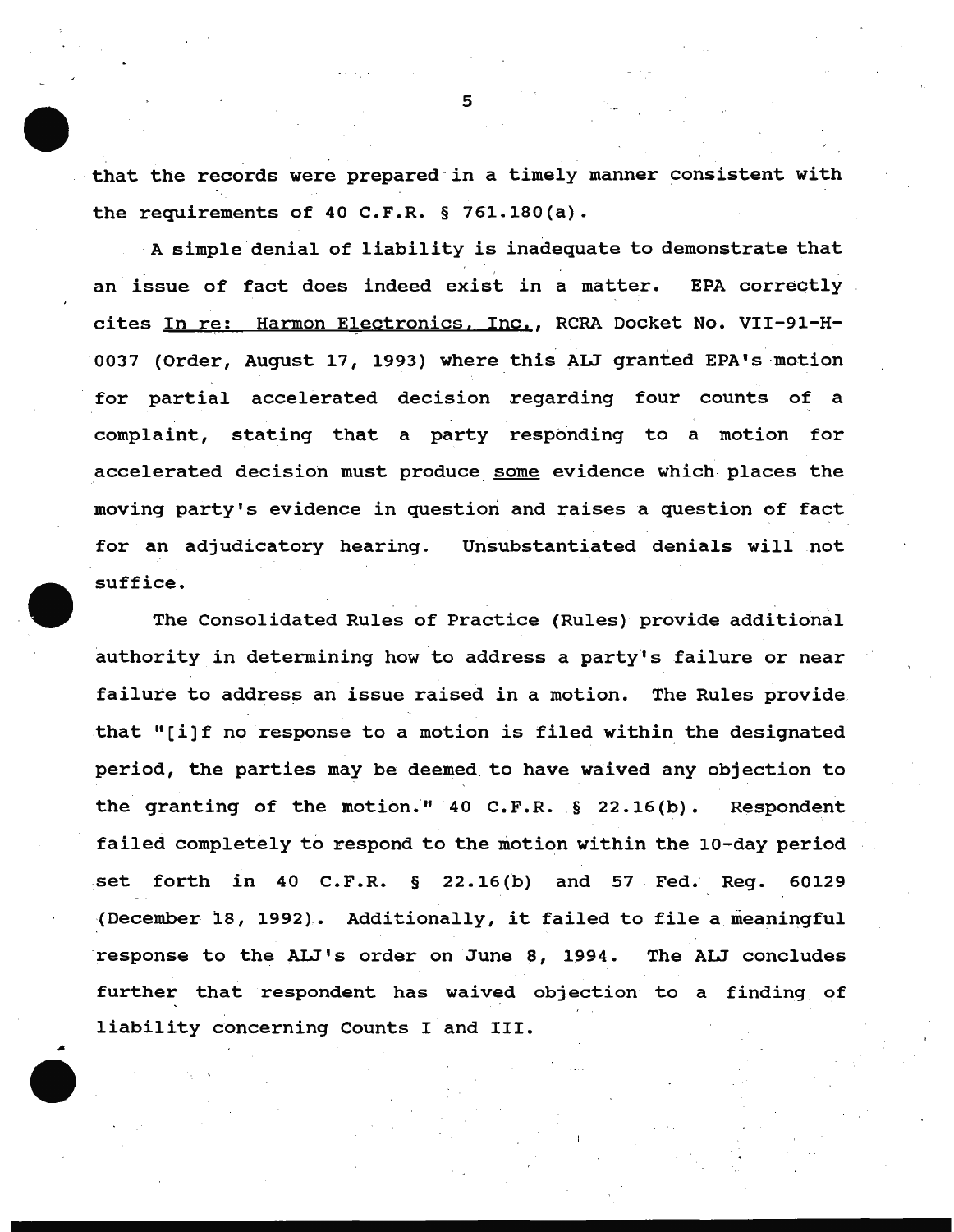with regard to liability on count III, EPA observes that respondent, in its answer, admitted that it did not file Form 7710- 53, thereby failing to notify EPA of its PCB wastehandling activities as a "transporter of PCB' waste," as required by 40 C.F.R. § 761.205(b). Respondent transported regulated PCB waste. Documents in complainant's prehearing exchange establish this.

Respondent makes several assertions in its letter dated June 23, 1994, which appear to defend against the entry of accelerated decision. For instance, it disputes amounts and concentrations alleged in connection with PCB oil and transformer carcasses. However, beyond determining threshold amounts to .prove the applicability of a given regulation, amounts and concentrations are irrelevant to determining liability. Similarly, respondent disputes the application of various "levels" to Counts I and II, classifications which are not appropriate to a discussion of liability, but rather to the amount of penalty.

Respondent also attempts to defend against liability in Count III for failure to file Form 7710-53 by stating that it has "correspondence between Bickford and EPA going back many years before 1990 indicating to EPA precisely the kind of waste handling .activities in which Bickford's were and are involved." This is unpersuasive. Respondent fails to produce any of this correspondence. Also, unless this correspondence contained a completed Form 7710~53, it is irrelevant to a determination of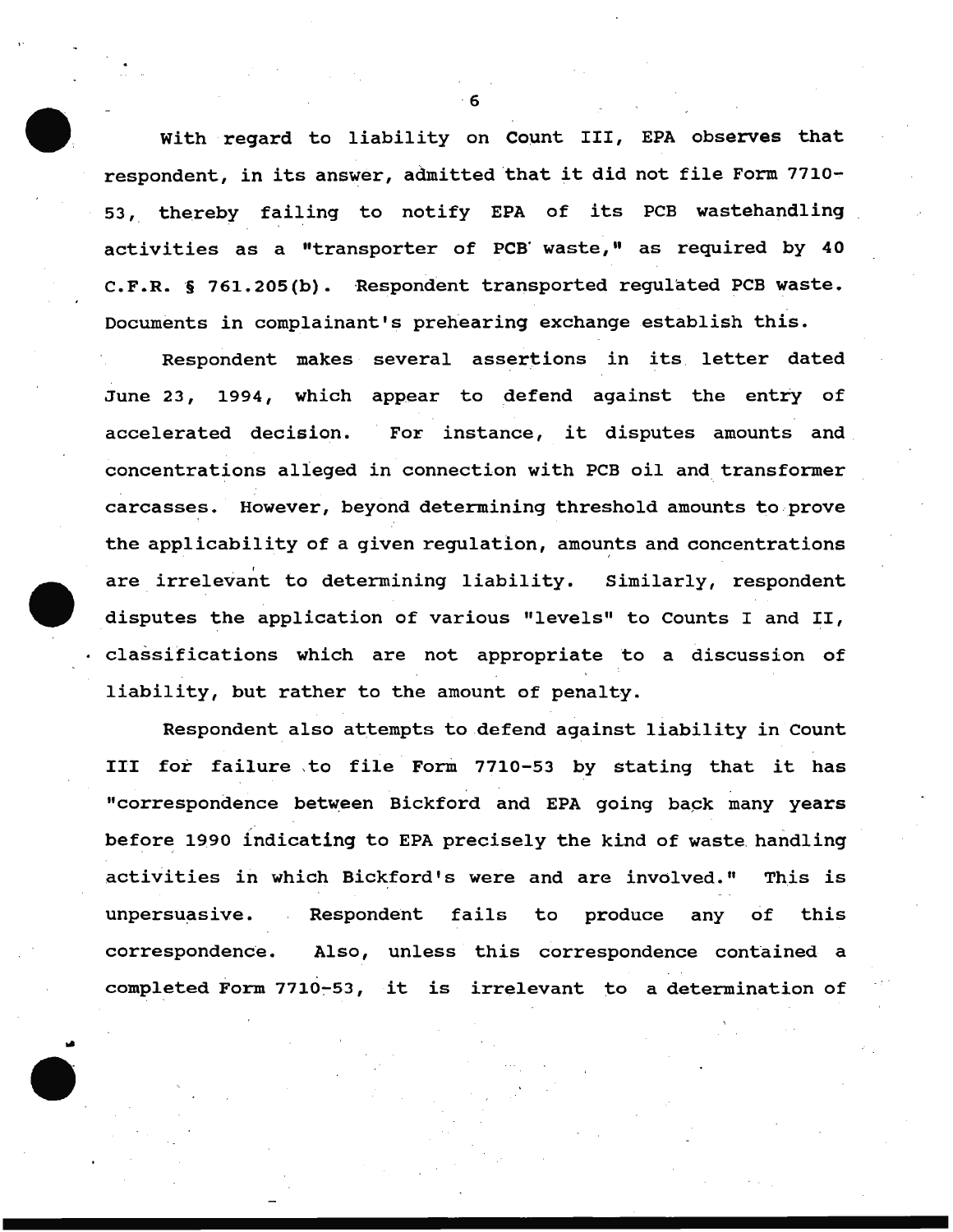liability. The existence of any such "correspondence" might be relevant to the penalty, and can be assessed at a hearing on that issue.

Respondent also contends that the violations alleged were unintentional, did not. involve actual environmental contamination and were "recordkeeping/paperwork violations, nothing else." The case law governing administrative proceedings, however, is clear that TSCA is a strict liability statute, and thus questions regarding intent and limited impact are irrelevant to a determination of liability. See In re: City of St. Joseph, Docket No. TSCA-VII-91-T-298, at 15 (Order on Cross Motions for Accelerated Decision, January 21, 1994) and In re: Asbestos Consulting Group, Inc., Docket No. TSCA-V-C-39-92, at 3 (Order Granting Motion tor Accelerated Decision, June 7, 1994) • Furthermore, none of these factors is relevant to the issue of liability, but may be, to the extent proven, relevant to the issue of penalty.

It is concluded that respondent violated section 15{1) (C) of TSCA. The amount of penalty may be met at a hearing addressing that question.

#### ORDER

#### IT IS ORDERED that:

..

1. Complainant's motion for an accelerated decision be GRANTED concerning liability on all three counts, alleged in its complaint.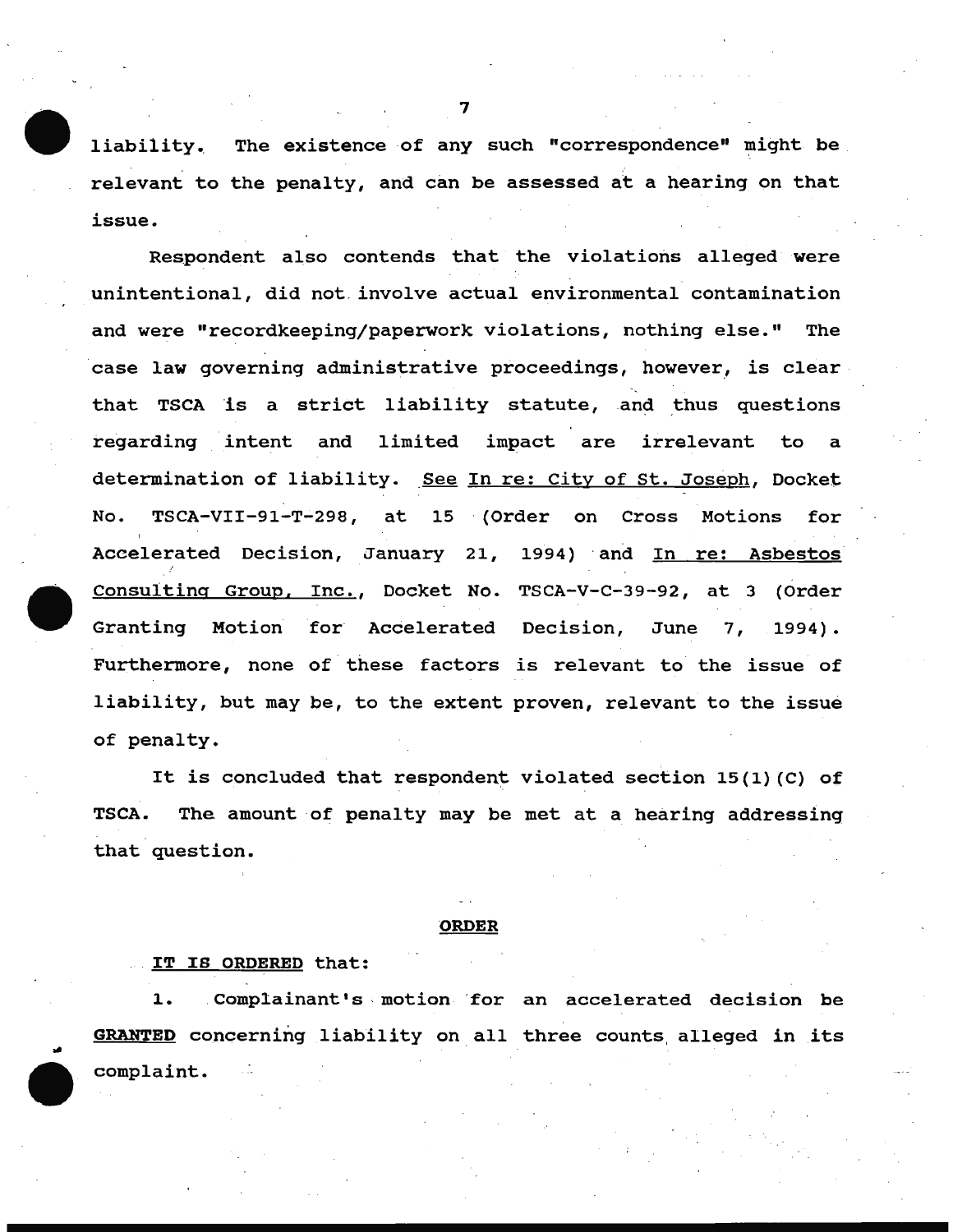2. The parties engage in 9ood faith settlement negotiations concerning the amount of penalty in this matter.

3. Complainant submit a status report 30 days from the . service date of this decision and order.

**Je.l** AI.

v.. du hujden

Frank W. Vanderheyden Administrative Law Judge

28, 1994

/

Dated:

..